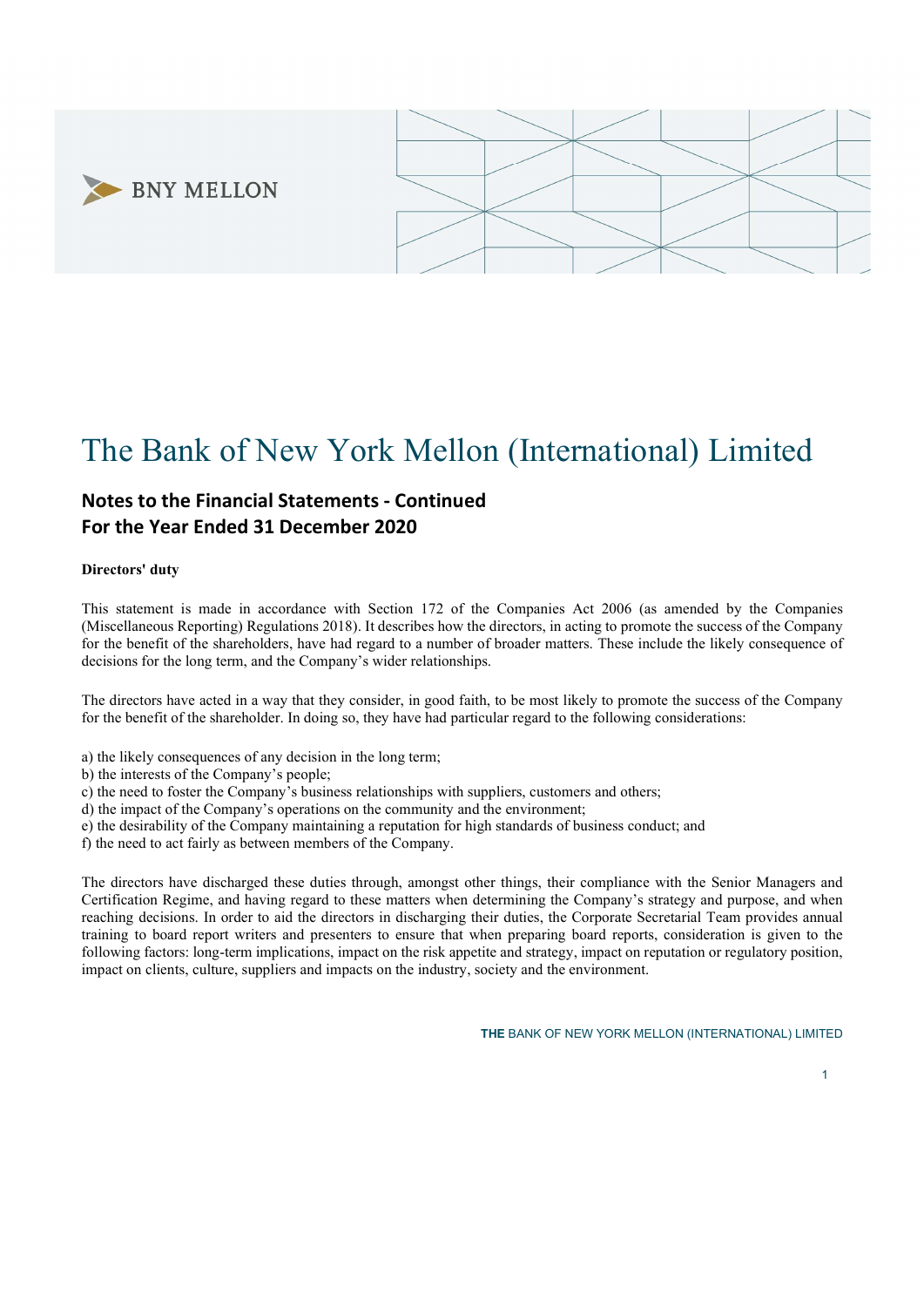Each scheduled board meeting follows a carefully tailored agenda agreed in advance between the Chairman, Chief Executive Officer ("CEO") and the Company Secretary. Typically, a scheduled board meeting includes reports on progress against the Company's strategy, financial performance, as well as legal and corporate governance updates. The Chairs of the Company's Audit, Risk and Nomination Committees each provide a written report to every board meeting on the proceedings of those bodies, including the key discussion points and any particular areas of concern or matters for escalation.

The following disclosure provides insight into how the Board has discharged its duties under Section 172 in the context of matters that have been discussed and debated during the year.

a) Taking into account the long-term impact of decisions

The directors have considered the likely long-term consequences for key decisions made during the course of the year. In particular, for 2020 they have considered:

# Strategy

The Board considered four main pillars: 1) Growth; 2) Governance; 3) Risk and Compliance; and 4) People. Each pillar is supported by goals, deliverables and metrics and day-to-day execution of the strategy is monitored and tracked by the CEO and the Company's Executive Committee ("ExCo"), which meets on a monthly basis. The CEO provides written reports to the Board on the achievements to date. In reviewing and implementing strategy in 2020, the Board considered the many aspects of BNY Mellon's business and its stakeholders and has regard to the immediate, mid-term and long-term risks and opportunities faced by the Company and their likely impact on the community and the environment. Examples of this include: monitoring business at risk and other growth areas; the importance of Digital and Data to serve our clients; ensuring a robust operational and technology resilience pathway; the wellbeing of our people; and maintaining strong regulatory engagement particularly in the areas of COVID-19, Brexit, Outsourcing and Third Party Governance.

# Corporate Governance

To promote long-term success and better engagement with stakeholders, the Board has reviewed and strengthened its corporate governance measures by agreeing to formally adopt the Wates Corporate Governance Principles on a voluntary basis with effect from the start of the financial year January 1, 2021 and to also prepare a statement on corporate governance measures for the 2020 financial year end.

# Risk

The directors recognise the importance of risk management in the execution of the Company's strategy and the Board has defined the levels of risk acceptable to the Company. This is formalised and monitored through a risk appetite statement, approved by the Board and monitored by the Board's Risk Committee. The established risk types, and horizon scanning for new risks that could cause a material impact to the long-term success of the Company, is continually reviewed. An example of this is the consideration of both the short-term and long-term financial risks associated with climate change. The Risk Management Framework is outlined in more detail in the Directors' report on pages 10 - 23.

#### COVID-19

Since the start of January 2020, COVID-19 has created significant disruption to global markets and economies. Management recognises that the pandemic presents risks to the Company's employees, clients and suppliers, and has put in place procedures to monitor and mitigate those risks.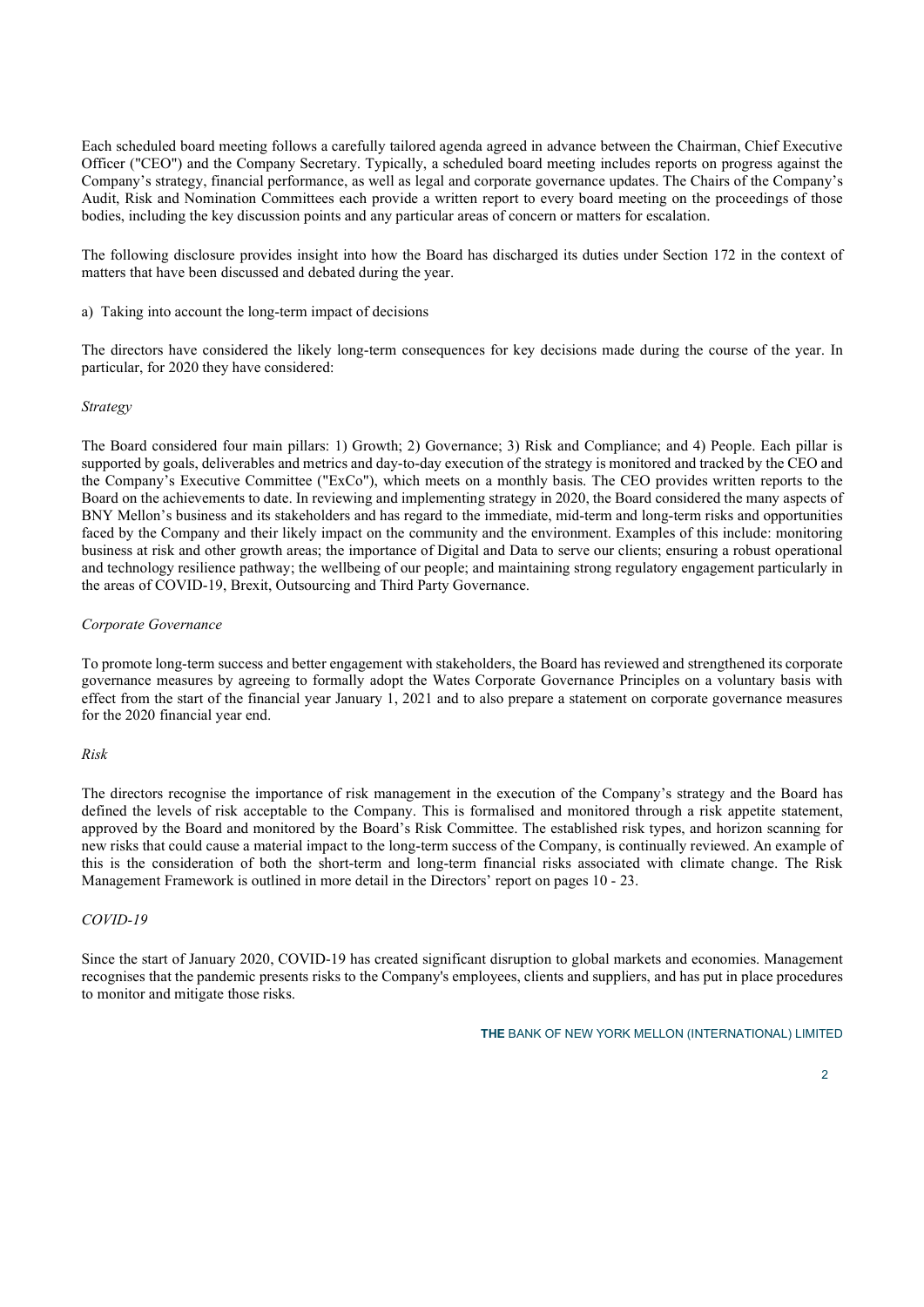Management is committed to ensuring that the Company is able to continue to service its clients and wider stakeholders while prioritising the health and wellbeing of the people that support the business. Accordingly, substantially all of those people were instructed to work from home with only a small number of essential in-office roles supported by social distancing protocols. The Company's existing IT infrastructure is supporting this way of working and the Company has remained fully operational, demonstrating its resiliency, commitment and capacity to support its clients.

The Company benefits from the wider BNY Mellon Group COVID-19 Response Programme ("CRP"). With periodic strategic direction from the BNY Mellon Group Executive Committee, the CRP reviews key data on the impact of the pandemic relating to people, clients, third party service providers, the industry, government and the regulatory environment, and appropriate actions are taken where issues are identified.

During 2020, the directors considered the long-term impact that COVID-19 could have on the Company and its strategy, and the financial impact that related economic and social uncertainty could have on the Company's balance sheet and capital position. The impact from this disruption resulted in the directors reviewing the Company's Internal Capital Adequacy Assessment forecast, considering updated financial forecasts and more adverse economic stress. It also prompted the directors to review its internal capital stress tests. The conclusions drawn demonstrated that the Company remains within the Capital Risk Appetite limit under both baseline and stressed conditions. The revised financial forecast concluded that the Company is expected to remain profitable.

Throughout the COVID-19 pandemic the Company's management has enhanced its monitoring of operational and financial resilience, reviewing and reporting to the Board on aspects such as client deposits, overdraft levels, various capital and liquidity metrics, service level agreements and client feedback. The directors received weekly written reports on the output of the enhanced monitoring during Q1 and Q2 2020, and on an ad hoc basis throughout the rest of the year, none of which required the directors to take any formal action in response.

# Regulatory Change

Regulatory risk is one of the key business and financial risks faced by the Company. With regard to the implementation of regulatory change, the directors have monitored the progress of the LIBOR transition programme and the associated risk exposure. BNY Mellon is preparing for the LIBOR transition at an industry level, across the organisation and with our clients in a dedicated programme which began in 2018.

The directors have considered the key obligations and impact on the Company and its clients with the implementation of the Shareholder Rights Directive II (SRD II), which aims to improve long-term engagement between shareholders (asset owners and asset managers) and the companies into which they invest. The directors reviewed the requirements of SRD II and the enhancements required to existing processes to meet the new rules that came into effect in September 2020.

The directors have received updates from management on the progress made to date with the implementation of the UK Operational Resilience Consultation Papers, the final rules of which are expected to be issued in early 2021. The key concepts in the Consultation Papers include the identification of important business services and setting impact tolerances. It has been agreed that the Risk Committee of the Board will receive regular updates at each meeting in 2021 to monitor progress.

The directors identified the critical functions (those where disruption or withdrawal could have an adverse material impact on clients and financial stability in the UK) as part of the Company's Recovery Plan being: 1) Custody Services including payment, clearing and settlement services; 2) Transfer Agency; and 3) Fund Accounting. The Board approved the Recovery Plan, which outlines a framework for ensuring the Company's resilience and ability to recover from a broad range of stresses. The critical functions remain consistent with the 2019 Recovery Plan.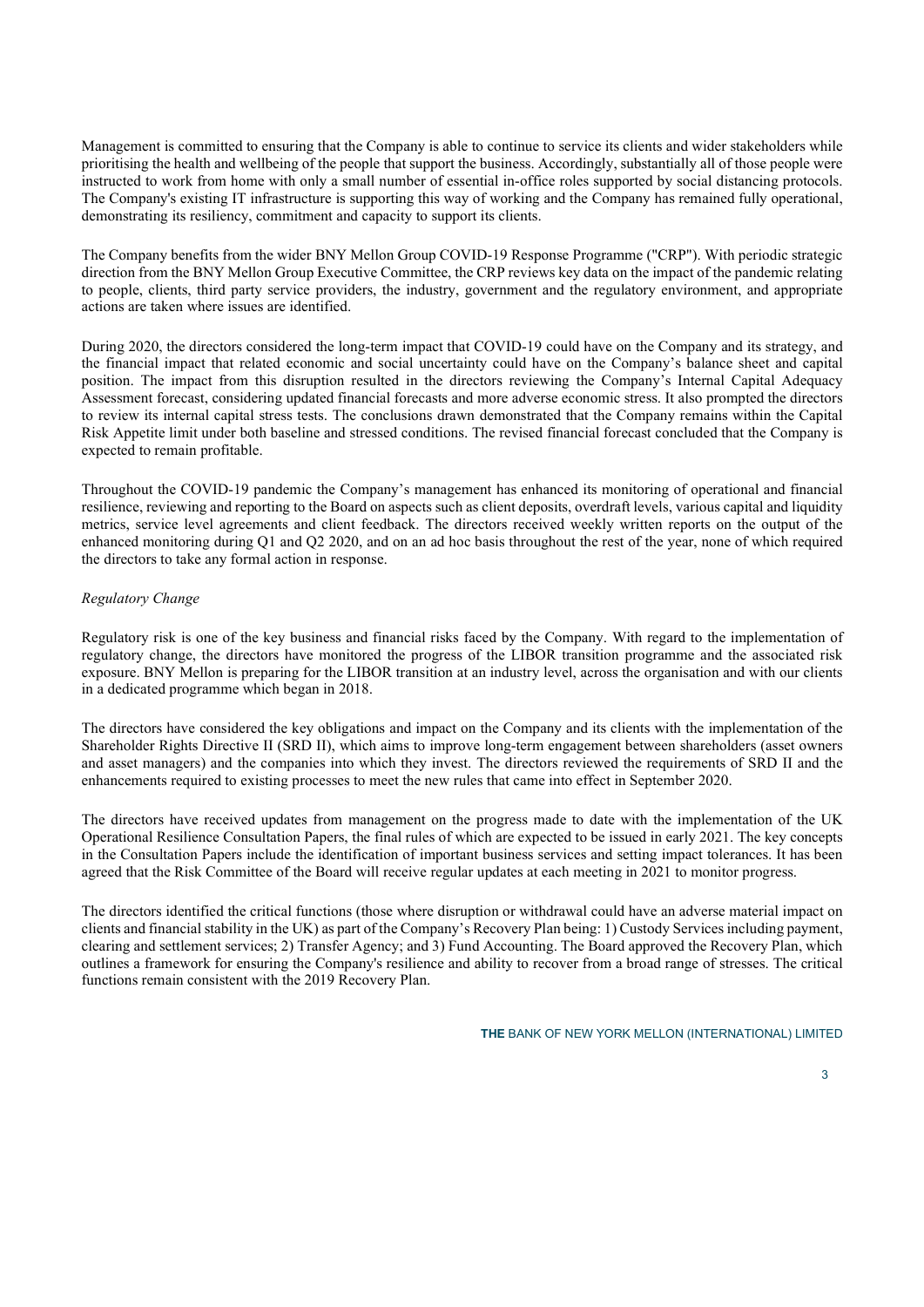# b) Employee Interests

Recognising that there are no employees within the Company, a key objective of the Company is to contribute to the Global People Strategy. The Board has agreed to focus on Belonging, Impact and Growth as three core areas to support the Company's culture, develop talent and deliver growth. The Company helps to support employee engagement with an emphasis on career development through mentoring programmes such as the Shadow Executive Committee initiative. The initiative was piloted in 2019 and will be in its third year in 2021. The objective of the Shadow Executive Committee is to create a mirror group of the Company's ExCo which is capable of analysing, debating and making recommendations to the ExCo on key topics relevant to the Company, and to strengthen the diversity of the Company's succession benches.

The Board receives regular updates from Human Resources addressing the outcomes of the Company's people agenda. Throughout the year these updates have provided insight into the impact and outcome of the COVID-19 pandemic environment on talent, wellbeing, attrition, recruitment and culture within the Company.

# c) Suppliers, customers, stakeholders and other third parties

The directors fully recognise the importance of balancing the interests of internal and external stakeholders: clients, industry groups, regulators, shareholder and vendors. As such, the Board's composition and the supporting governance structure it has put in place have been designed to ensure full consideration is given to meeting the best interests of its stakeholders in line with the Company's outsourced business model. Detailed within the Directors' report are the Company's dedicated committees whose purpose is to ensure effective escalation of issues through the regional and global structure. The Board receives updates through regular and/or specific escalation from the committee structure and is provided with the opportunity to challenge and request deep dives into specific matters.

The Company is supported by the CEO, who provides regular written updates to the Board in relation to key milestones and progress made under each programme of work underpinning delivery of the Company's strategy. The CEO also provides regular updates on the work of the Company's ExCo in relation to the oversight of client activity, the outsourced framework and ensuring that business is conducted within risk appetite.

The Board initiated virtual 'in person' events throughout 2020 for the directors to engage with key stakeholders and to meet with BNY Mellon employees in different geographical locations. This included a virtual event held with the BNY Mellon Manchester office which covered topics such as, Asset Servicing and Digital, Conduct and Culture (including Diversity & Inclusion), Custody, Client Services, Operations and Embedded Controls. The events are aimed at providing the directors and BNY Mellon employees with the knowledge needed to effectively discharge their governance responsibilities, to enhance their ability to review and challenge, and to provide them with an opportunity to meet with the wider BNY Mellon teams.

During 2020, some examples of matters brought to the Board's attention through its underlying committee structure in relation to stakeholder engagement included:

- COVID-19 UK Third-Party Assessments the work of the Enterprise Resiliency Office and Office of Third Party Governance worked closely together to monitor potential service disruptions from third party providers and the impact to the business;
- Regulatory Engagement updates Periodic Summary Meeting, Dear CEO Letter regarding reliability of regulatory returns;
- Trust & Depositary Client Webinar: LIBOR Transition & Benchmark Reform Approximately 40 clients and prospects tuned in to listen to BNY Mellon experts in this area;
- A virtual employee event entitled "Environmental Social and Governance ('ESG') and Responsible Investing Informing Yourself" was held with the CEO participating on the panel; and
- Learning sessions hosted by BNY Mellon's International Treasury team in preparation for the forthcoming Regulatory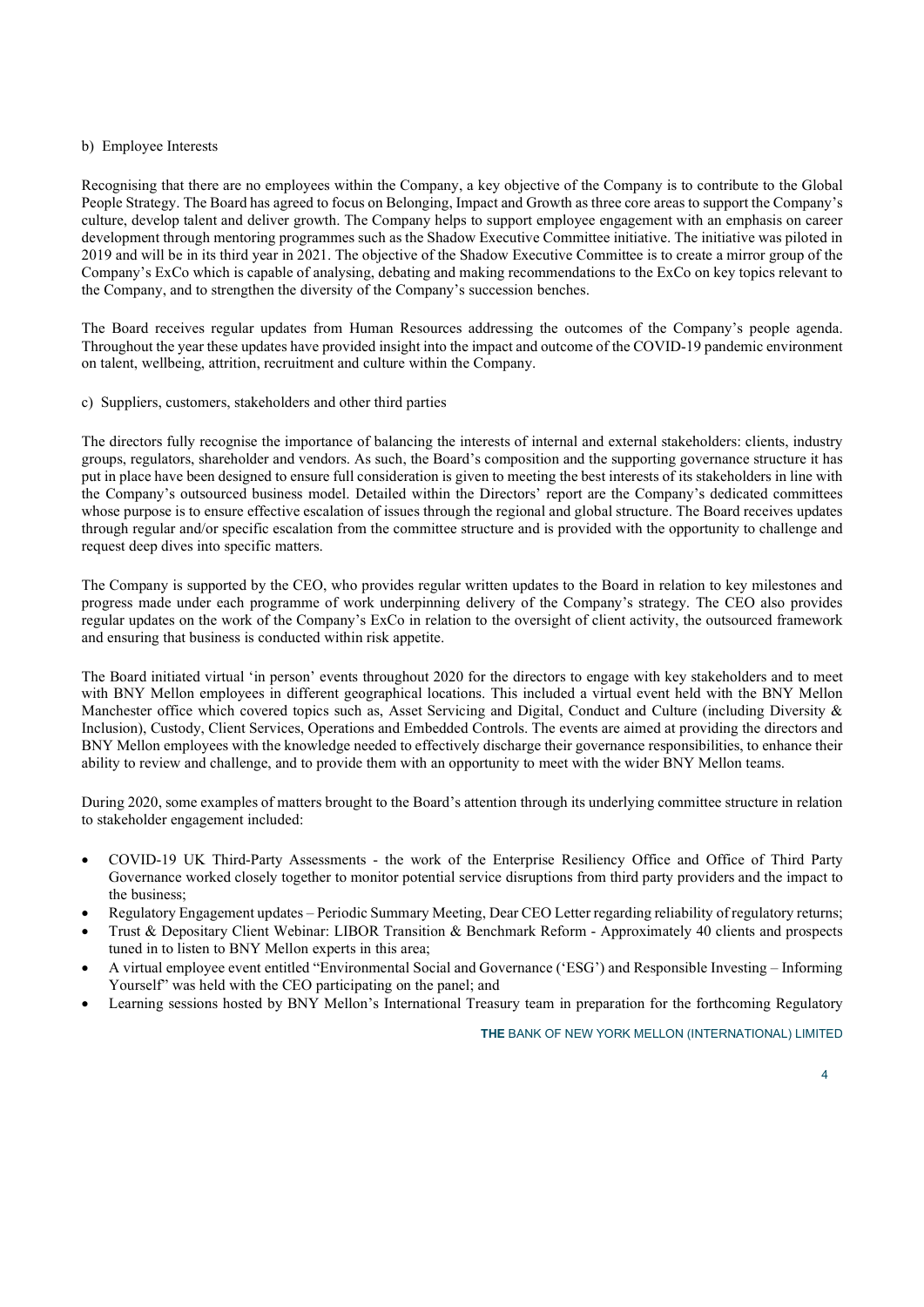# Capital Supervisory Review and Evaluation Process.

d) Impact on the community and environment

The Company is regulated in the UK by the Financial Conduct Authority ('FCA') and the Prudential Regulation Authority ('PRA'). The FCA and the PRA are considered part of the business environment in which the Company operates and are recognised as stakeholders. The directors have a strong, open and transparent relationship with our regulators.

The Company recognises that success in addressing financial risks resulting from climate change must take into account the impact on the Company's clients, vendors, and financial position. It must also reflect the Company's outsourced business model and status as a subsidiary within the BNY Mellon Group.

During 2020, the Board received updates from the CEO (who holds the Senior Manager Function for Climate Change) in relation to Enterprise ESG key achievements and next steps. The Company takes a strategic approach, led by the Board, with clear accountability, to incorporate analysis, consideration and management of financial risks arising from climate change. The CEO has implemented a Climate Change Committee with the objective to progress the requirements for the Company as it relates to Climate Change initiatives. This includes, and is not limited to, Strategy, Governance, Training, Client and Vendor engagements, Stress Testing, Financial Disclosures and the Global Risk Framework.

The Company is also aligned with its group affiliates on matters affecting the community and environment. BNY Mellon is included in Bloomberg's Gender Equality Index, CDP's Climate Change 'A List', Fortune's World's Most Admired Companies list and the Human Rights Campaign's Corporate Equality Index.

# e) High Standards of Business Conduct

The Company operates within the rules of the FCA and PRA and the restrictions as defined within its regulatory licence. The Company has a defined governance structure and the independence of board and committee members is acknowledged, along with the reservation of their rights to escalate matters of regulatory interest to the Board. The Company's approach to Corporate Governance is outlined in the Directors' report.

All staff that come under the Senior Managers, Certified Persons and Conduct Rules (SM&CR) undertake ongoing SM&CR training sessions.

The aim of SM&CR is to reduce harm to customers and strengthen market integrity by creating a system that enables firms and regulators to hold individuals to account. SM&CR aims to:

- Encourage staff to take personal responsibility for their actions;
- Improve conduct at all levels; and
- Make sure firms and staff clearly understand and can demonstrate the roles and responsibilities of all relevant staff.

As a subsidiary of BNY Mellon, the Board acknowledges the benefits for all of its stakeholders in aligning with, and leveraging where possible, BNY Mellon Group policies and the provision for matters such as employee support and wellbeing, cyber security, data governance and operational resilience.

The Board initiated the expansion of the culture-focused framework into an enhanced 'Conduct and Culture' framework that addresses increased regulatory and industry expectations. The Board received updates on the Conduct and Culture initiatives completed in 2020 and key initiatives planned for 2021. The BNY Mellon EMEA Conduct & Culture Council has been formed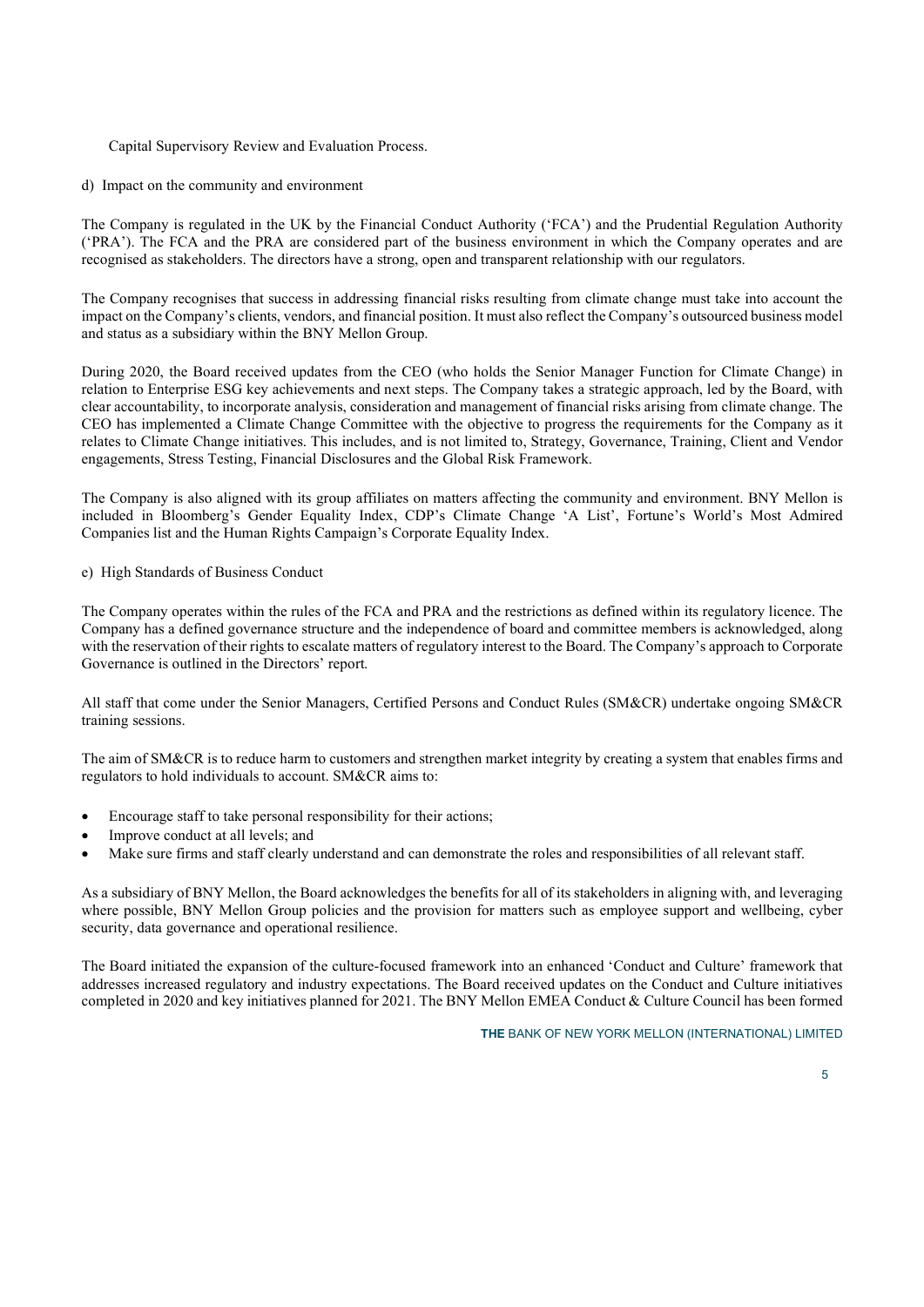to support and drive the initiatives and is further supported by Conduct & Culture Champions. A number of significant Conduct & Culture initiatives were delivered in 2020 such as enhancement of the quarterly conduct risk tracker including 'forward looking and change' conduct risk view; new indicators around: data loss incidents, employee exit interviews and sick leave. Workstreams have been created to embed BNY Mellon's purpose, values and behaviours and align these with employee values and behaviours.

f) Acting fairly between members of the Company

The Company is a wholly-owned subsidiary within the BNY Mellon Group governed by its Board. It maintains an open relationship with BNY Mellon, where ideas and strategic objectives are exchanged and shared, ensuring the Board members remain aligned with the strategic objectives and corporate values of its shareholders whenever appropriate. Across all decisions, the Board is fully committed to ensuring due regard to the interest of other stakeholders as described above.

# Corporate Governance

# Approach to Corporate Governance

Fundamental to the Company's strategy are high standards of corporate governance. During 2020, the Board decided to formally adopt the Wates Corporate Governance Principles (the 'Principles') on a voluntary basis with effect from 1 January 2021. The following sections explain the Company's approach to corporate governance, and its application of the Principles.

# Principle One - Purpose and leadership

The Company's purpose is to be a sustainable and profitable entity and an integral part of BNY Mellon, providing a full suite of products and services predominantly to UK-domiciled fund managers and UK funds, while maintaining the highest standards of client service.

The Board is collectively responsible for the long-term success of the Company. It achieves this by overseeing execution of the Company's strategy, within the wider strategy of the BNY Mellon Group. The Board sets the strategy and oversees delivery against it. The Board periodically assesses any headwinds or opportunities that have materialised that may impact the strategy over the long-term. The Board's supporting governance structure plays a leading role in promoting the success of the Company and in the development and maintenance of its business model.

The Company's ExCo is responsible for developing, recommending, and executing strategy and strategic initiatives, and ensuring alignment with business line strategy. The ExCo monitors the Company's actions and proactively monitors the asset servicing pipeline business to look for opportunities to support and meet clients' needs. The strategy is shared internally with key committees and the Company's senior representatives. It is also used to inform other governance documents such as the Recovery Plan and more broadly is reflected in training sessions for the Board and ExCo, through which the Company describes its progress against its strategic priorities.

The Board establishes, promotes and monitors the Company's culture and values. The conduct and culture expectations of BNY Mellon employees are outlined in the BNY Mellon Code of Conduct and our purpose and values: Passion for Excellence, Integrity, Strength in Diversity and Courage to Lead. Conduct and Culture is a strategic priority for the Company and is supported by the EMEA Conduct and Culture Council and other business and regional committees. The Company prides itself on having a culture of conservative and prudent risk taking and places the highest priority on operating within a well-defined risk management framework.

The BNY Mellon Code of Conduct and corporate purpose and values provide a framework for decision making and a guide to business conduct. The Code of Conduct is the foundation of BNY Mellon's commitment to "Doing What's Right". A global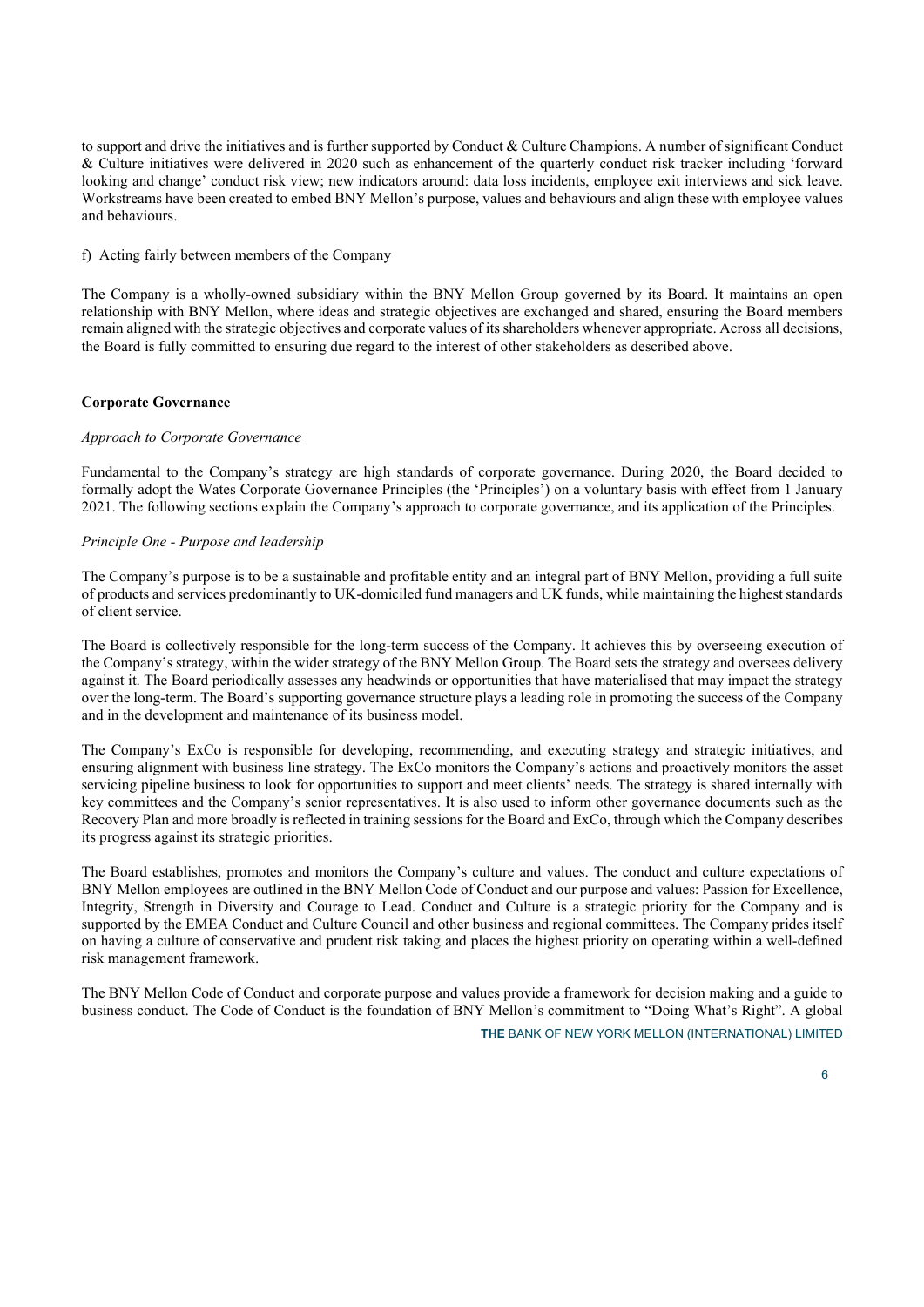framework of policies for BNY Mellon employees is in place, examples of which include policies to allow employees to report concerns of Illegal or Unethical Conduct, a Non-Retaliation Policy and a Whistleblowing Policy.

# Principle Two - Board Composition

The Board comprises a Chairman and a Chief Executive Officer to ensure that the balance of responsibilities, accountability and decision-making are effectively maintained, in addition to a Chief Financial Officer and four Independent Non-Executive Directors. The Board regularly reviews its composition and is committed to ensuring it has the right balance of skills and experience. The Board considers that its current size and composition is appropriate to meet the strategic needs of the Company and to ensure the directors have a high-level of understanding relevant to both the needs of the business and stakeholders' interests. BNYMIL's Chairman, Hani Kablawi, is also a member of BNYMIL's Executive Committee. The Chairman oversees the regional management teams across EMEA, Asia Pacific and Latin America, and leads strategy development, execution and delivery of enterprise priorities across these regions.

The Non-Executive Directors are responsible for independent and objective judgement in relation to Board deliberations, constructively challenging and monitoring performance of the management team. The Board is supported by a number of Committees ("the Committees") which make recommendations to the Board. The Non-Executive Directors chair, and are members of, the Audit, Risk and Nomination Committees which challenge and support the Company across a range of areas, including Audit, Risk, and Board/Executive appointments. Each Committee has written terms of reference setting out its responsibilities. Each Committee comprises individuals with appropriate skills and experiences.

The Company has an unwavering commitment to diversity and inclusion in all its forms, including diversity of thought, experience and background as outlined in the Board Diversity Policy. This commitment to strength in diversity is not only one of the Company's core values, but is also critical to the Company's ability to serve its clients and grow its business. The Board places great emphasis on ensuring its membership reflects diversity in its broadest sense and comprises a combination of demographics, skills, experience, race, age, gender, educational and professional background. The Board believes that having a range of perspectives and insights supports good decision-making. The Board also recognises the importance of a gender-diverse Board and, aligned with the HM Treasury Women in Finance Charter goal, has agreed that it should aspire to maintain a level of at least 33% female representation. The Board of seven directors currently comprises three female directors. Overall, the combined skills and experience of Board members demonstrates a high level of skill in the areas of strategy, risk and compliance oversight, finance and audit, people management, industry experience, government and regulatory, and operational experience.

The Board and each of its Committees undertake reviews of their effectiveness on an annual basis. The reviews provide an opportunity to consider ways of identifying greater efficiencies, ways to maximise strengths, and highlight areas for further development. The effectiveness reviews are commissioned by the Chair of the Board/Committees, assisted by the Company Secretary. The format of the assessment is agreed in advance and will take the form of an internal facilitated assessment or with the engagement of an external facilitator at the appropriate interval. The next external facilitated review is scheduled to take place in 2022. Directors keep their skills and knowledge up to date by meeting with senior management, and by attending external seminars and internal training courses. A program of internal training events is reviewed by the Board, led by the CEO office.

There is an induction programme for all new directors which is tailored to their specific experience and knowledge and which provides access to all parts of the business.

The Company is a wholly-owned subsidiary within the BNY Mellon Group and maintains objectivity through the composition of its Board and the independence of the Non-Executive Directors through the decision making process. The Non-Executive Directors have regular meetings with external auditors, Internal Audit, Risk and Compliance departments. In advance of each quarterly board meeting the Non-Executive Directors meet separately with the Chairman of the Board.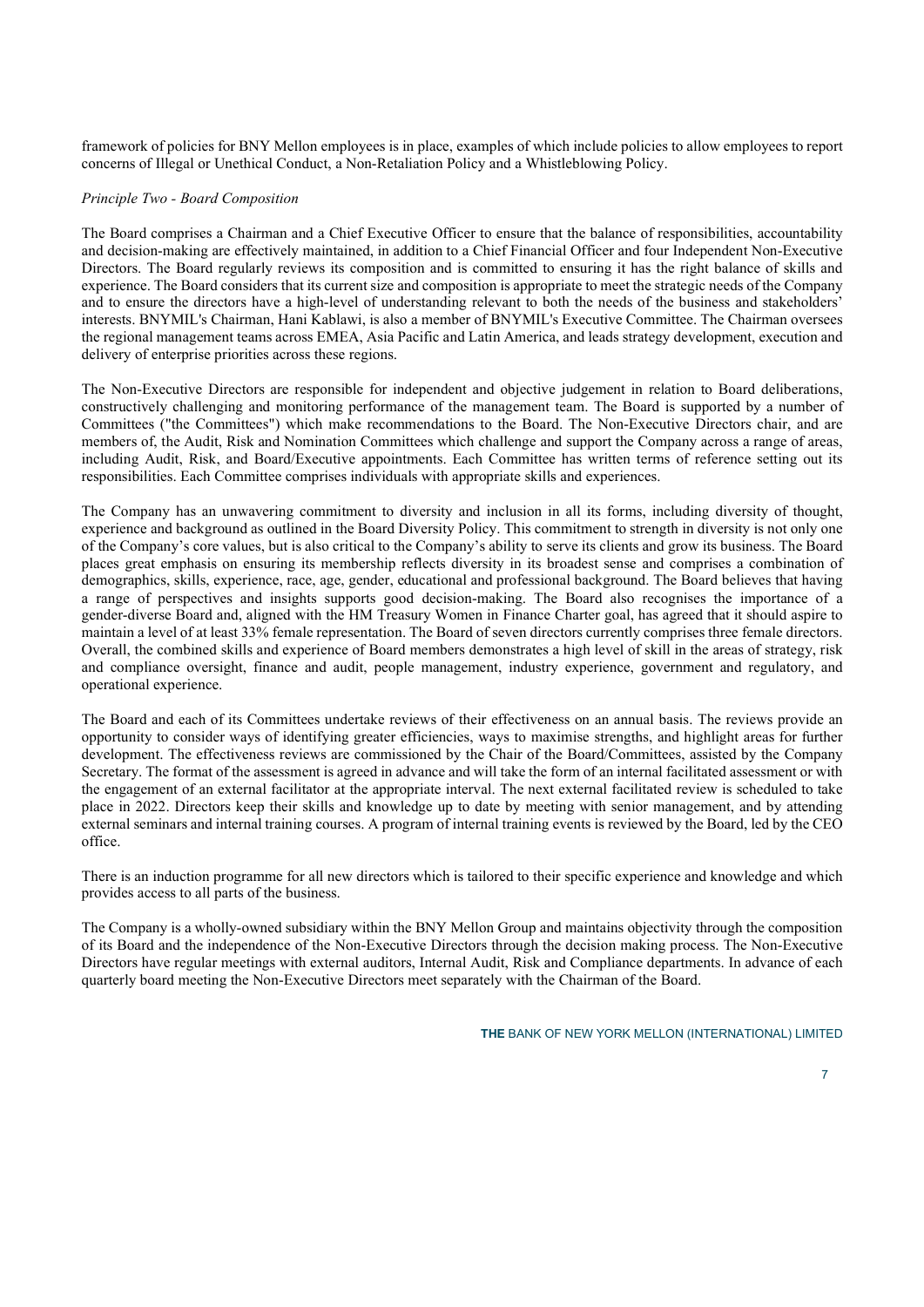# Principle Three - Director Responsibilities

Each director has a clear understanding of their accountability and responsibilities, and policies are in place in relation to potential conflicts of interest which may arise. The directors assume ultimate responsibility for all matters, and along with senior management are committed to maintaining a robust control framework. The Board operates a programme of at least four scheduled meetings every year, with ad-hoc meetings held as and when required. The Board's key areas of focus in 2020 are detailed in the Section 172 Companies Act 2006 report contained within the Strategic report. The Board receives regular and timely information on key aspects of the business including financial performance, progress of the strategy, operational matters, client data and products, stakeholder engagement and reports from its Committees.

The Board has reserved certain principal matters for its own approval as documented in the Schedule of Matters Reserved to the Board. The Board has otherwise delegated the executive management of the Company's business to the CEO and the ExCo. Certain responsibilities are delegated to other Board Committees (Audit, Risk, Nomination Committees and a Depositary Advisory Council ("DAC")). The Board and its Committees have clearly documented terms of reference and the membership of the Audit, Risk and Nomination Committees is comprised entirely of Non-Executive Directors who support effective decision-making and independent challenge. The DAC is comprised of four Non-Executive Directors, along with the Head of UK Trust & Depositary and the Trust & Depositary Head of Business and Regulatory Affairs.

The Chair of the Board and the Chairs of the Committees, supported by the Company Secretary, periodically review the terms of reference and forward agenda planners to ensure they remain fit for purpose and consider any initiatives that could strengthen the governance of the Company.

At each board meeting, all directors are asked to declare any potential conflicts of interest. These declarations are collated by the Company Secretary and where there are potential conflicts, appropriate safeguards are implemented. The Board has adopted the BNY Mellon Protocol "Managing Potential Conflicts of Interest (EMEA)", which is a practical guide in relation to potential conflicts of interest that may arise within the BNY Mellon Group and facilitates effective identification, management and resolution of such conflicts of interest.

Board and Committee meetings are managed with open debate and adequate time for directors and committee members to consider proposals that are put forward. The Chair of the Board and of each Committee assumes responsibility, with support from the Company Secretary, for the provision of accurate and timely information at each meeting. The Board and its Committees rely on a broad range of information sources to monitor Company performance, including, but not limited to: financial reporting, compliance and risk reporting; key performance indicators; workforce data; and stakeholder engagement feedback.

# Principle Four - Opportunity and Risk

The promotion of the long-term sustainable success of the Company is fundamental to its strategy, which is updated each year, under Board direction. The Company is an integral part of the BNY Mellon EMEA business as one of the material entities in the region and it proactively looks for opportunities to support and meet clients' needs and seeks to ensure it makes a positive contribution to society. Extension of its activities into new business or geographic areas and approval of any acquisitions, disposals or mergers are matters which are reserved for the Board.

THE BANK OF NEW YORK MELLON (INTERNATIONAL) LIMITED Strong risk management is central to the Company's strategy which, along with a robust risk control framework, acts as the foundation for effective management of risk. Approval of the Company's risk management framework, risk appetite statement and risk tolerance limits are matters which are reserved for the Board. Risk oversight is delegated to the Board's Risk Committee, which meets at minimum on a quarterly basis, and assists the Board in fulfilling its oversight responsibilities with regards to risk appetite and risk management of the Company. Each Risk Committee meeting is attended by the Legal Entity Risk Officer and Compliance Officer. Executives and other Senior Managers attend Risk Committee meetings during the year to report on risk items as required. The Chair of the Risk Committee provides a written report for each quarterly board meeting which provides an overview of the matters considered, items for escalation and recommends decisions that require Board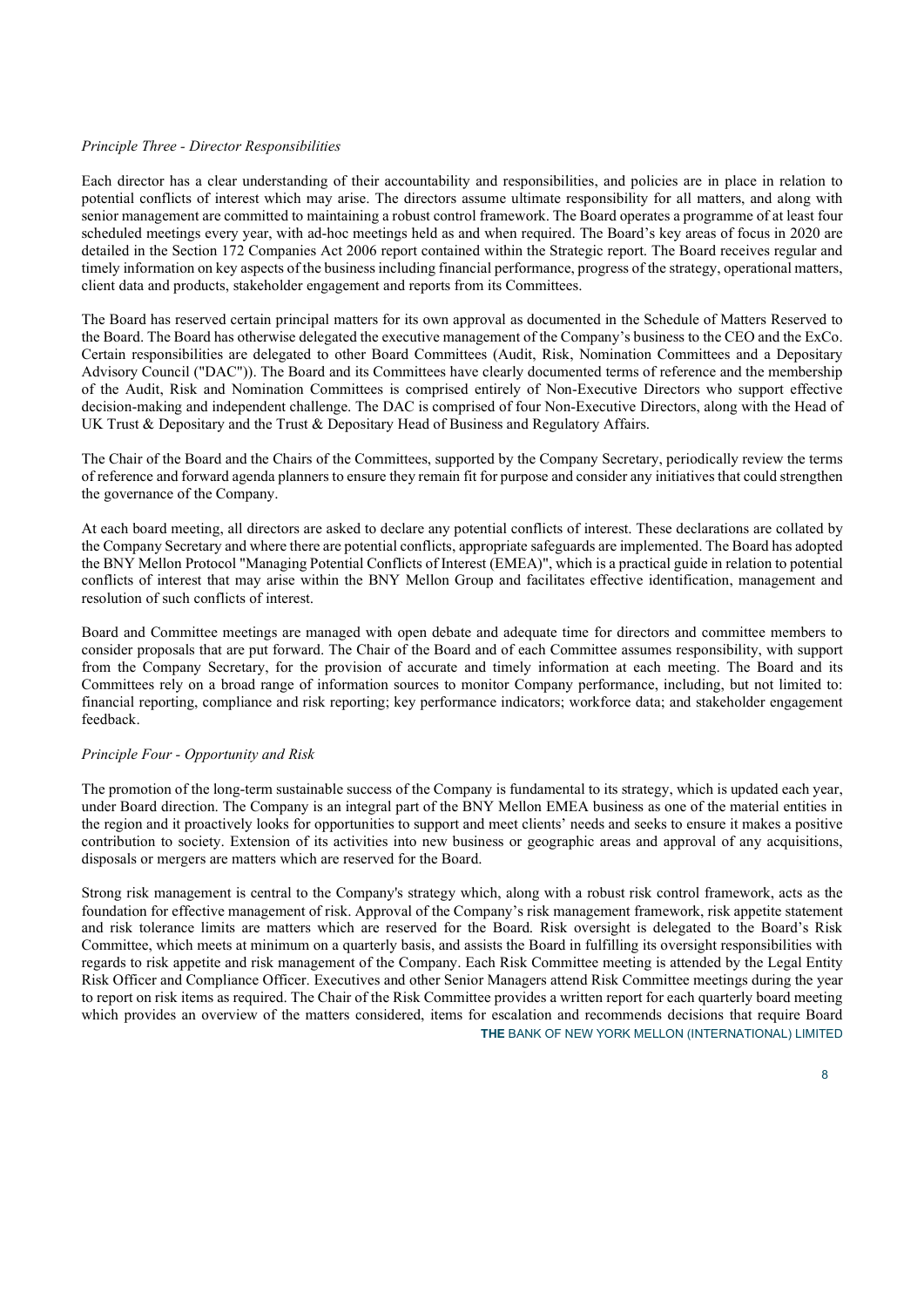#### approval.

The Board has established a risk appetite statement and utilises a high level assessment to summarise the risk profile of the Company in six key areas: operational, strategic, restitution, market, liquidity and credit risk. The Company has in place a well-established framework which provides oversight for the identification and mitigation of risk across the Company.

# Principle Five - Remuneration

The Company operates an outsourcing model, utilising group and third-party services for all functions other than the supervision and oversight of outsourced functions and directly appointed Non-Executive Directors. The Board has delegated responsibility to monitor the application of the compensation plans and their compliance with regional and local regulations to the EMEA Remuneration Governance Committee ("ERGC"). The ERGC functions as the main supervisory body of all applicable compensation plans and to ensure that compensation plans are in compliance with the specific regulatory provisions that apply in the different countries in the region. It is responsible for approving the Material Risk Taker ('MRT') definitions and the list of identified MRTs (on an annual basis) in line with regulatory requirements. The ERGC reviews Remuneration Policies and their application in the region in respect to adherence to local regulatory requirements at minimum on an annual basis.

The EMEA Remuneration Framework establishes the principles, practices and processes that BNYMIL applies with regard to taking decisions about employee remuneration. It is based, in part, on BNY Mellon's broader compensation philosophy, which focuses on ensuring that employees receive remuneration that encourages and rewards contribution and that supports the corporate values which underpin BNY Mellon's business strategy. In order to support the corporate values, the EMEA Remuneration Framework aims to ensure that remuneration reflects performance, attracts and retains high-performing employees and incentivises behaviour that contributes to long-term shareholder value. All BNY Mellon EMEA employees are within the scope of the EMEA Remuneration Framework. In line with legislation, BNY Mellon has published its UK Gender Pay Gap report for the third consecutive year. Measuring a gender pay gap is not the same as measuring equal pay. Equal pay means being paid the same for the same/similar work. BNY Mellon conducts periodic reviews of pay levels across all comparable roles in the business to ensure that all genders are paid equally for doing equivalent jobs with similar levels of experience and skill.

A number of the Company's directors form the membership of the ERGC and the Board receives an annual update from the ERGC. The governance bodies that are responsible for providing oversight of the ERGC include the Human Resources and Compensation Committee ("HRCC") and the Compensation Oversight Committee ("COC"). The members of the HRCC are non-executive members of the Bank of New York Mellon's Board of Directors. The members of the COC are senior members of BNY Mellon management.

#### Principle Six - Stakeholders

The Board considers that good governance and effective communication are essential in order to foster relationships with the Company's stakeholders including its clients, workforce, industry groups, regulators, shareholder and vendors. Close dialogue with stakeholders is an integral part of the Company's operations. Senior leaders welcome dialogue with stakeholders, and the Board's composition and supporting governance structure it has put in place, have been designed to ensure full consideration is given to meeting the best interests of all stakeholder groups. The approach of the Board in respect of engagement with suppliers, customers and other third parties is described in the separate section 172 statement contained within the Strategic report.

The Company takes pride in proactively addressing today's global challenges and, as a major global financial institution, it considers the impact its business has on the environment and society. The Company strives to contribute to sustainable economic growth that protects healthy markets, enhances its business resiliency and delivers positive impacts for its stakeholders.